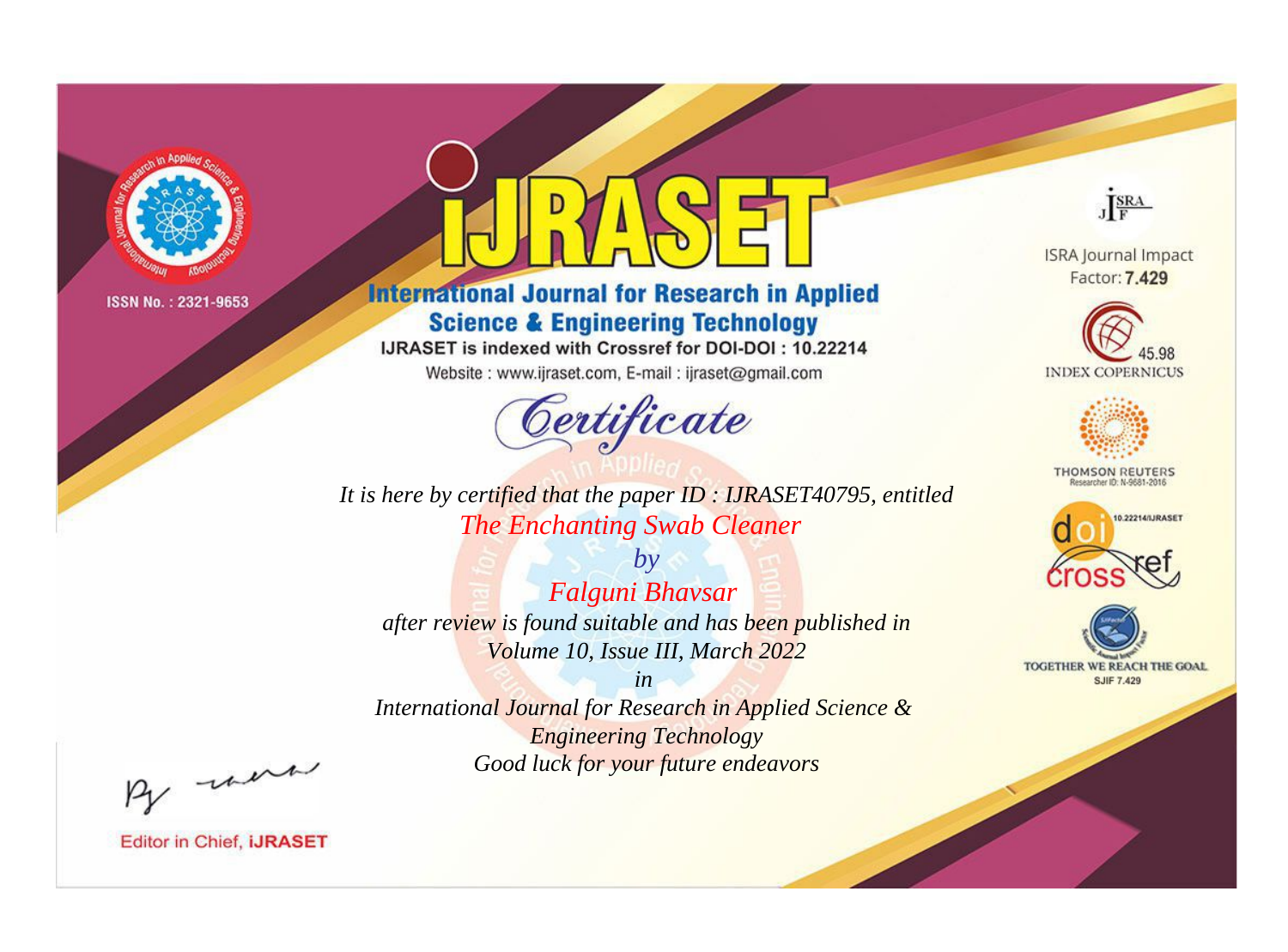

# **International Journal for Research in Applied Science & Engineering Technology**

IJRASET is indexed with Crossref for DOI-DOI: 10.22214

Website: www.ijraset.com, E-mail: ijraset@gmail.com



JERA **ISRA Journal Impact** 

Factor: 7.429





**THOMSON REUTERS** 



TOGETHER WE REACH THE GOAL **SJIF 7.429** 

*It is here by certified that the paper ID : IJRASET40795, entitled The Enchanting Swab Cleaner*

*by Mayuri Sakalkar after review is found suitable and has been published in Volume 10, Issue III, March 2022*

*in* 

*International Journal for Research in Applied Science & Engineering Technology Good luck for your future endeavors*

By morn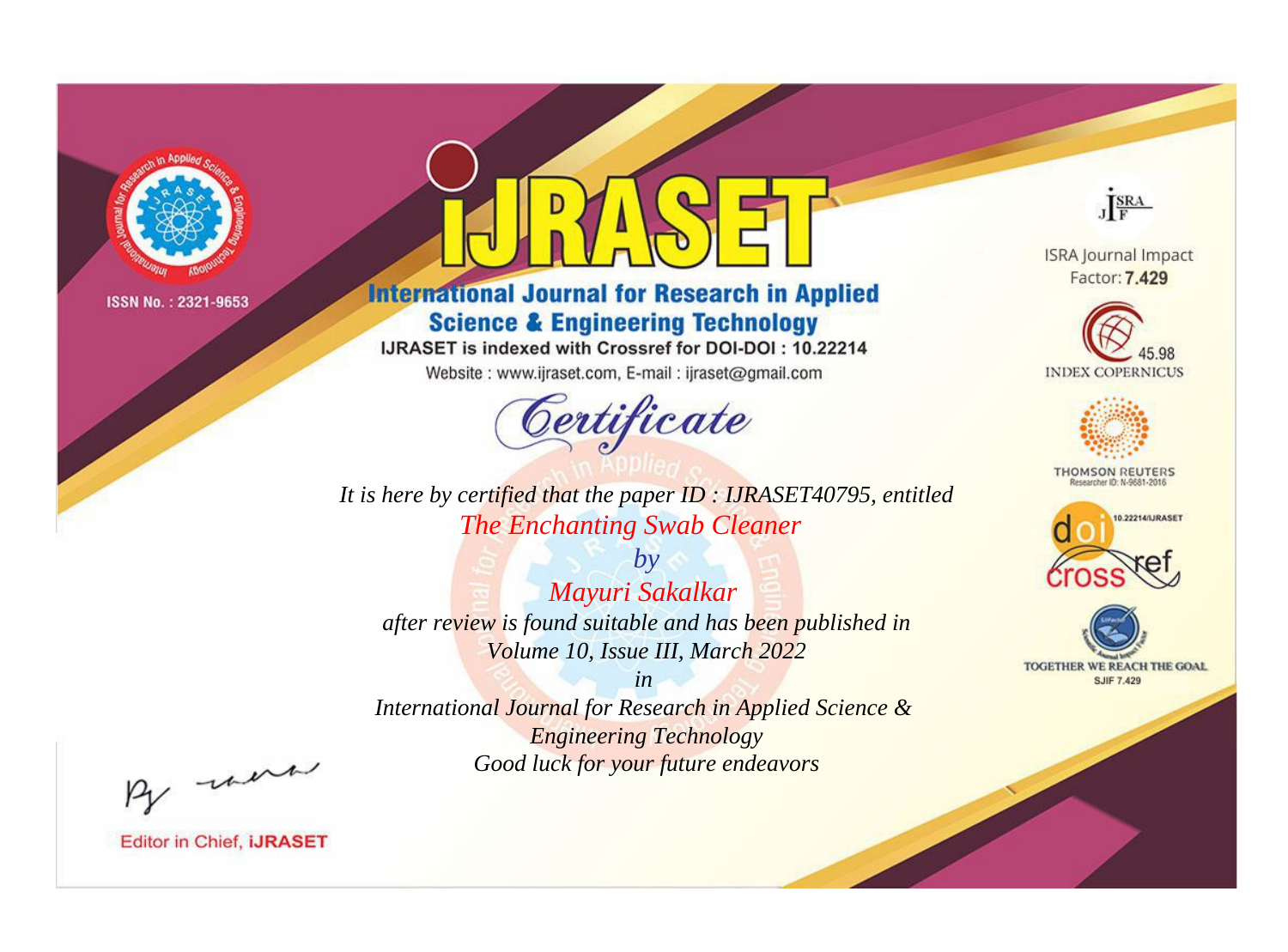

# **International Journal for Research in Applied Science & Engineering Technology**

IJRASET is indexed with Crossref for DOI-DOI: 10.22214

Website: www.ijraset.com, E-mail: ijraset@gmail.com



JERA

**ISRA Journal Impact** Factor: 7.429





**THOMSON REUTERS** 



TOGETHER WE REACH THE GOAL **SJIF 7.429** 

It is here by certified that the paper ID: IJRASET40795, entitled The Enchanting Swab Cleaner

 $b\nu$ **Dhanshri Satpute** after review is found suitable and has been published in Volume 10, Issue III, March 2022

 $in$ International Journal for Research in Applied Science & **Engineering Technology** Good luck for your future endeavors

By morn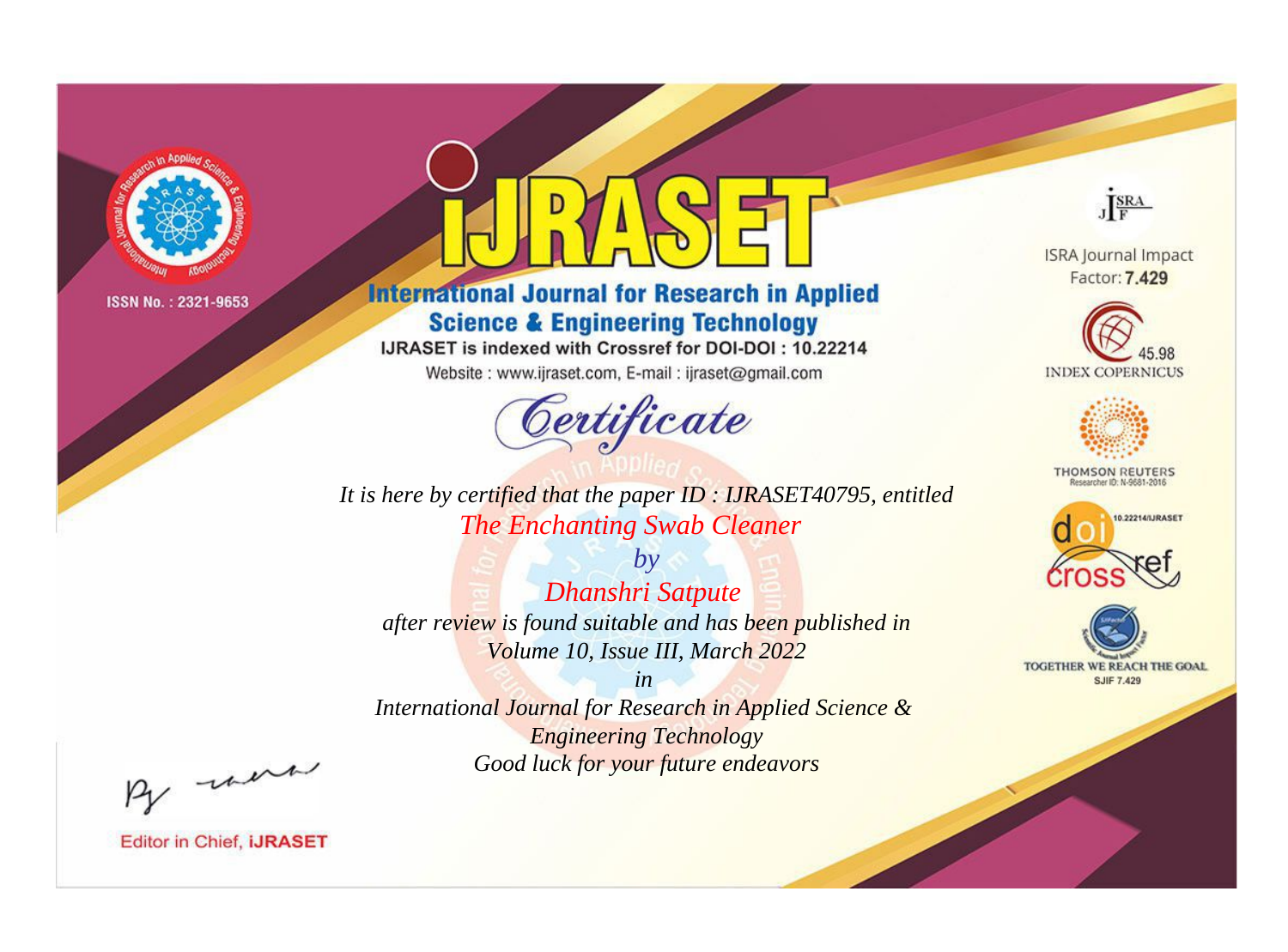

# **International Journal for Research in Applied Science & Engineering Technology**

IJRASET is indexed with Crossref for DOI-DOI: 10.22214

Website: www.ijraset.com, E-mail: ijraset@gmail.com



JERA

**ISRA Journal Impact** Factor: 7.429





**THOMSON REUTERS** 



TOGETHER WE REACH THE GOAL **SJIF 7.429** 

*It is here by certified that the paper ID : IJRASET40795, entitled The Enchanting Swab Cleaner*

*by Tejas Sonar after review is found suitable and has been published in Volume 10, Issue III, March 2022*

*in* 

*International Journal for Research in Applied Science & Engineering Technology Good luck for your future endeavors*

By morn